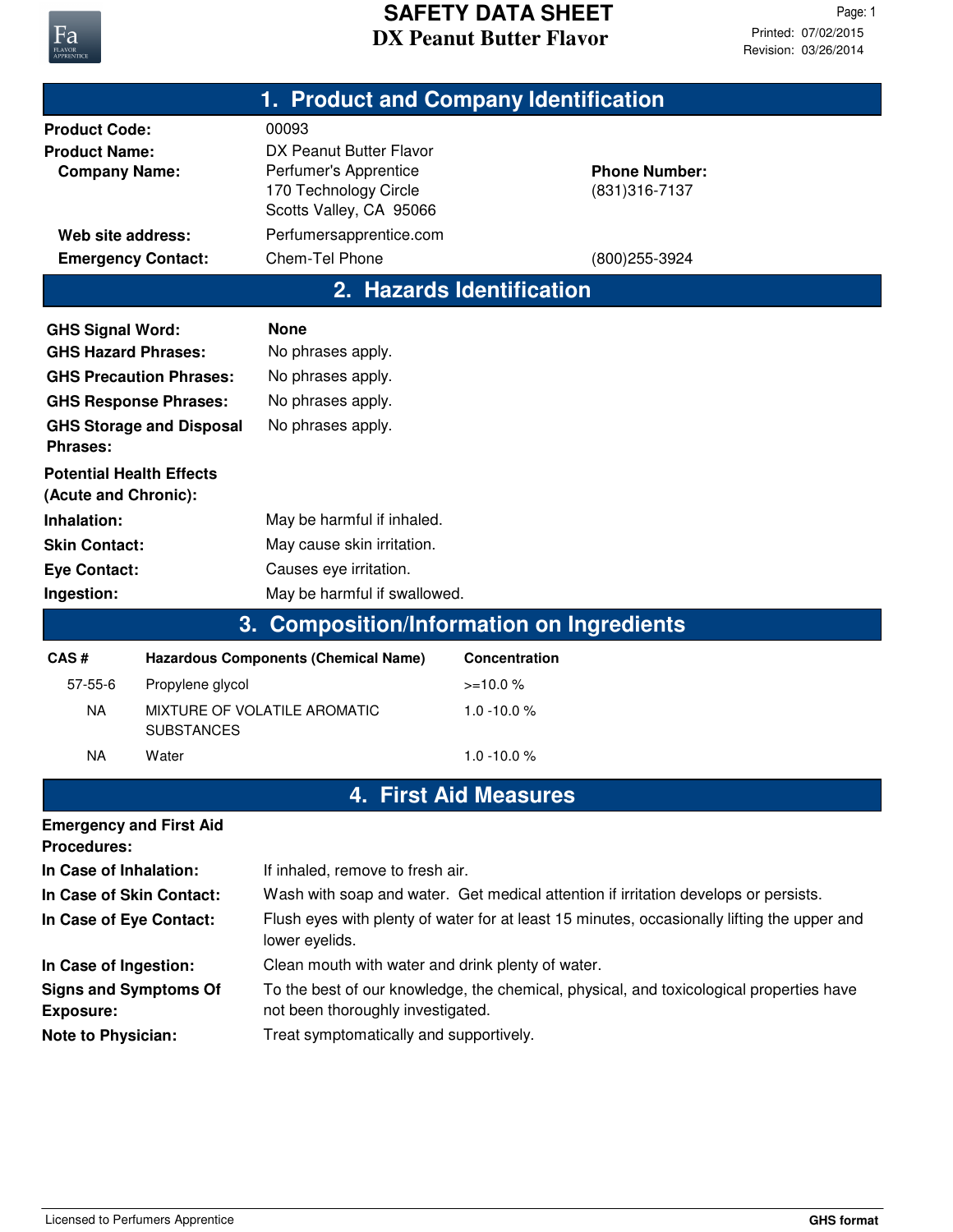## **DX Peanut Butter Flavor SAFETY DATA SHEET**

| 5. Fire Fighting Measures                                                                         |                                   |                                                                                                                                                                                                                                                                                                                                  |                                |                                              |                     |  |  |
|---------------------------------------------------------------------------------------------------|-----------------------------------|----------------------------------------------------------------------------------------------------------------------------------------------------------------------------------------------------------------------------------------------------------------------------------------------------------------------------------|--------------------------------|----------------------------------------------|---------------------|--|--|
| <b>Flash Pt:</b>                                                                                  |                                   | > 200.00 F                                                                                                                                                                                                                                                                                                                       |                                |                                              |                     |  |  |
| <b>Explosive Limits:</b>                                                                          |                                   | LEL:                                                                                                                                                                                                                                                                                                                             | UEL:                           |                                              |                     |  |  |
| <b>Autoignition Pt:</b>                                                                           |                                   |                                                                                                                                                                                                                                                                                                                                  |                                |                                              |                     |  |  |
|                                                                                                   |                                   | <b>Suitable Extinguishing Media: Use agent most appropriate to extinguish fire.</b>                                                                                                                                                                                                                                              |                                |                                              |                     |  |  |
| <b>Fire Fighting Instructions:</b>                                                                |                                   | As in any fire, wear a self-contained breathing apparatus in pressure-demand,<br>MSHA/NIOSH (approved or equivalent), and full protective gear.                                                                                                                                                                                  |                                |                                              |                     |  |  |
| <b>Flammable Properties and</b><br>Hazards:                                                       |                                   |                                                                                                                                                                                                                                                                                                                                  |                                |                                              |                     |  |  |
|                                                                                                   |                                   |                                                                                                                                                                                                                                                                                                                                  | 6. Accidental Release Measures |                                              |                     |  |  |
| <b>Protective Precautions,</b><br><b>Protective Equipment and</b><br><b>Emergency Procedures:</b> |                                   | Ensure adequate ventilation.                                                                                                                                                                                                                                                                                                     |                                |                                              |                     |  |  |
| <b>Material Is Released Or</b><br>Spilled:                                                        | <b>Steps To Be Taken In Case</b>  | Dike to collect large liquid spills.                                                                                                                                                                                                                                                                                             |                                |                                              |                     |  |  |
|                                                                                                   |                                   |                                                                                                                                                                                                                                                                                                                                  | 7. Handling and Storage        |                                              |                     |  |  |
| <b>Precautions To Be Taken in</b><br>Handling:                                                    |                                   | Wash thoroughly after handling.                                                                                                                                                                                                                                                                                                  |                                |                                              |                     |  |  |
| Storing:                                                                                          | <b>Precautions To Be Taken in</b> | Store in a tightly closed container.                                                                                                                                                                                                                                                                                             |                                |                                              |                     |  |  |
|                                                                                                   | 8.                                |                                                                                                                                                                                                                                                                                                                                  |                                | <b>Exposure Controls/Personal Protection</b> |                     |  |  |
| CAS#                                                                                              | <b>Partial Chemical Name</b>      |                                                                                                                                                                                                                                                                                                                                  | <b>OSHA TWA</b>                | <b>ACGIH TWA</b>                             | <b>Other Limits</b> |  |  |
| $57 - 55 - 6$                                                                                     | Propylene glycol                  |                                                                                                                                                                                                                                                                                                                                  |                                |                                              |                     |  |  |
| <b>NA</b>                                                                                         | <b>SUBSTANCES</b>                 | MIXTURE OF VOLATILE AROMATIC                                                                                                                                                                                                                                                                                                     |                                |                                              |                     |  |  |
| <b>NA</b>                                                                                         | Water                             |                                                                                                                                                                                                                                                                                                                                  |                                |                                              |                     |  |  |
| <b>Respiratory Equipment</b><br>(Specify Type):                                                   |                                   | If exposure limits are exceeded or irritation is experienced, NIOSH/MSHA approved<br>respiratory protection should be worn. Positive-pressure supplied air respirators may be<br>required for high airborne contaminant concentrations. Respiratory protection must be<br>provided in accordance with current local regulations. |                                |                                              |                     |  |  |
| <b>Eye Protection:</b>                                                                            |                                   | Safety glasses.                                                                                                                                                                                                                                                                                                                  |                                |                                              |                     |  |  |
| <b>Protective Gloves:</b>                                                                         |                                   |                                                                                                                                                                                                                                                                                                                                  |                                |                                              |                     |  |  |
| <b>Other Protective Clothing:</b>                                                                 |                                   | Wear suitable protective clothing.                                                                                                                                                                                                                                                                                               |                                |                                              |                     |  |  |
| <b>Engineering Controls</b><br>(Ventilation etc.):                                                |                                   | Facilities storing or utilizing this material should be equipped with an eyewash facility and<br>a safety shower.                                                                                                                                                                                                                |                                |                                              |                     |  |  |
| Work/Hygienic/Maintenance<br><b>Practices:</b>                                                    |                                   | Handle in accordance with good industrial hygiene and safety practice.                                                                                                                                                                                                                                                           |                                |                                              |                     |  |  |

Fa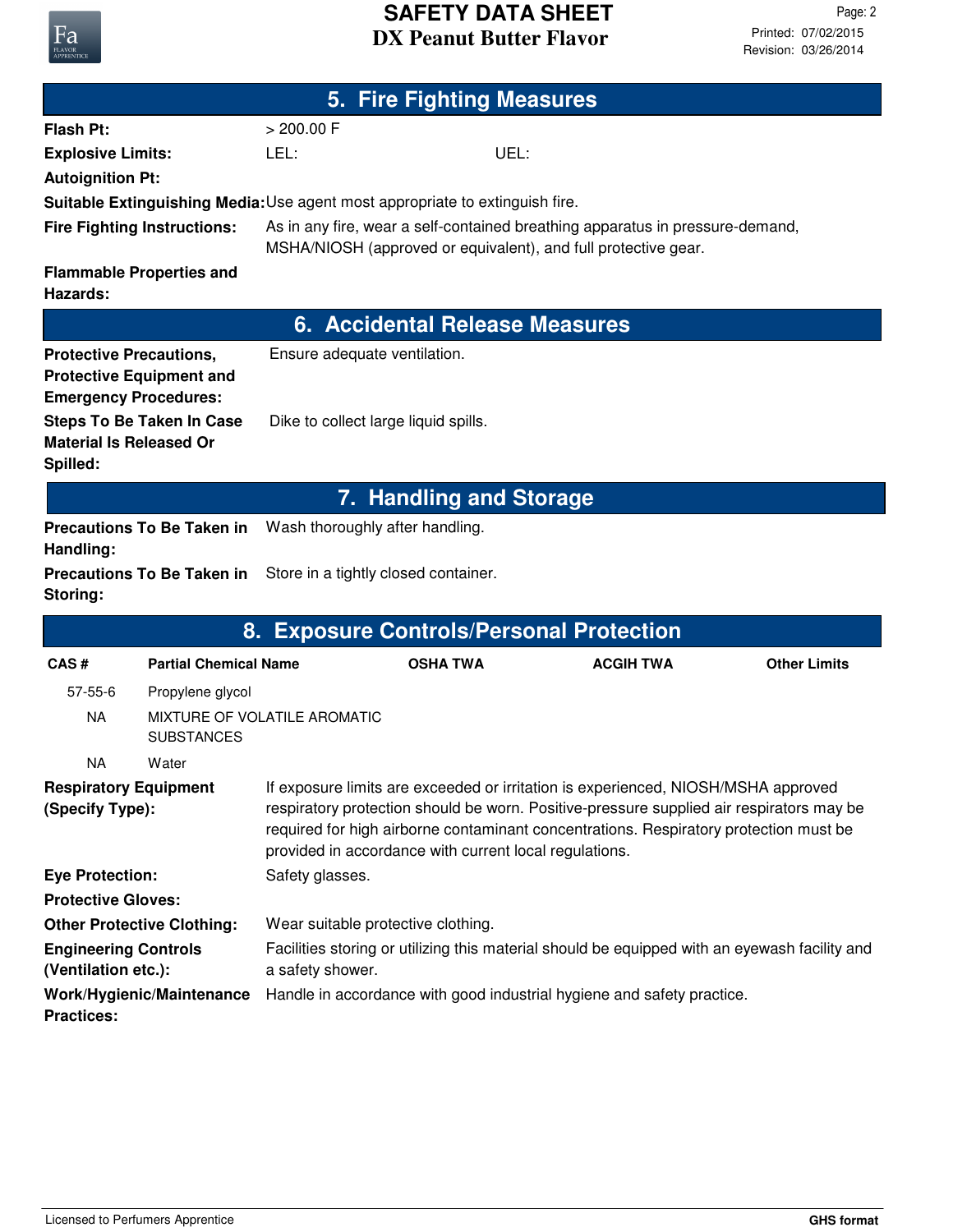

|                                                                | 9. Physical and Chemical Properties                                                                                                                                                                                                                                                                                                                                                                                                                                                                    |  |  |  |  |
|----------------------------------------------------------------|--------------------------------------------------------------------------------------------------------------------------------------------------------------------------------------------------------------------------------------------------------------------------------------------------------------------------------------------------------------------------------------------------------------------------------------------------------------------------------------------------------|--|--|--|--|
| <b>Physical States:</b>                                        | [X] Liquid<br>[ ] Solid<br>$[$ ] Gas                                                                                                                                                                                                                                                                                                                                                                                                                                                                   |  |  |  |  |
| <b>Appearance and Odor:</b>                                    | Transparent yellow liquid.                                                                                                                                                                                                                                                                                                                                                                                                                                                                             |  |  |  |  |
|                                                                | Peanut Butter taste and aroma.                                                                                                                                                                                                                                                                                                                                                                                                                                                                         |  |  |  |  |
| <b>Melting Point:</b>                                          |                                                                                                                                                                                                                                                                                                                                                                                                                                                                                                        |  |  |  |  |
| <b>Boiling Point:</b>                                          |                                                                                                                                                                                                                                                                                                                                                                                                                                                                                                        |  |  |  |  |
| <b>Autoignition Pt:</b>                                        |                                                                                                                                                                                                                                                                                                                                                                                                                                                                                                        |  |  |  |  |
| <b>Flash Pt:</b>                                               | > 200.00 F                                                                                                                                                                                                                                                                                                                                                                                                                                                                                             |  |  |  |  |
| <b>Explosive Limits:</b>                                       | LEL:<br>UEL:<br>1.046<br>at 22.0 C                                                                                                                                                                                                                                                                                                                                                                                                                                                                     |  |  |  |  |
| Specific Gravity (Water $= 1$ ):<br>Vapor Pressure (vs. Air or |                                                                                                                                                                                                                                                                                                                                                                                                                                                                                                        |  |  |  |  |
| $mm Hg$ :                                                      |                                                                                                                                                                                                                                                                                                                                                                                                                                                                                                        |  |  |  |  |
| Vapor Density (vs. $Air = 1$ ):                                |                                                                                                                                                                                                                                                                                                                                                                                                                                                                                                        |  |  |  |  |
| <b>Evaporation Rate:</b>                                       |                                                                                                                                                                                                                                                                                                                                                                                                                                                                                                        |  |  |  |  |
| <b>Solubility in Water:</b>                                    |                                                                                                                                                                                                                                                                                                                                                                                                                                                                                                        |  |  |  |  |
| <b>Percent Volatile:</b>                                       |                                                                                                                                                                                                                                                                                                                                                                                                                                                                                                        |  |  |  |  |
|                                                                | <b>10. Stability and Reactivity</b>                                                                                                                                                                                                                                                                                                                                                                                                                                                                    |  |  |  |  |
| Stability:                                                     | Unstable [ ]<br>Stable [X]                                                                                                                                                                                                                                                                                                                                                                                                                                                                             |  |  |  |  |
| <b>Conditions To Avoid -</b>                                   |                                                                                                                                                                                                                                                                                                                                                                                                                                                                                                        |  |  |  |  |
| Instability:                                                   |                                                                                                                                                                                                                                                                                                                                                                                                                                                                                                        |  |  |  |  |
| <b>Incompatibility - Materials To</b>                          |                                                                                                                                                                                                                                                                                                                                                                                                                                                                                                        |  |  |  |  |
| Avoid:                                                         |                                                                                                                                                                                                                                                                                                                                                                                                                                                                                                        |  |  |  |  |
| <b>Byproducts:</b>                                             | Hazardous Decomposition Or Nitrogen oxides, Carbon monoxide, irritating and toxic fumes and gases, Carbon dioxide.                                                                                                                                                                                                                                                                                                                                                                                     |  |  |  |  |
| <b>Possibility of Hazardous</b>                                | Will occur $\lceil \quad \rceil$<br>Will not occur [X]                                                                                                                                                                                                                                                                                                                                                                                                                                                 |  |  |  |  |
| <b>Reactions:</b>                                              |                                                                                                                                                                                                                                                                                                                                                                                                                                                                                                        |  |  |  |  |
| <b>Conditions To Avoid -</b>                                   |                                                                                                                                                                                                                                                                                                                                                                                                                                                                                                        |  |  |  |  |
| <b>Hazardous Reactions:</b>                                    |                                                                                                                                                                                                                                                                                                                                                                                                                                                                                                        |  |  |  |  |
| <b>11. Toxicological Information</b>                           |                                                                                                                                                                                                                                                                                                                                                                                                                                                                                                        |  |  |  |  |
| <b>Toxicological Information:</b>                              | This mixture has not been subjected to toxicological testing but has been blended from<br>materials with established toxicological bibliographies. In view of the difficulty of using<br>current standard toxicological evaluation techniques to predict potential hazards to<br>susceptible individuals or arising from unforeseeable potentiation, this preparation should<br>be considererd and handled as if it displayed health hazards and consequently treated<br>with all possible precaution. |  |  |  |  |
| Carcinogenicity:                                               | NTP? No<br>IARC Monographs? No<br><b>OSHA Regulated? No</b>                                                                                                                                                                                                                                                                                                                                                                                                                                            |  |  |  |  |
|                                                                | <b>12. Ecological Information</b>                                                                                                                                                                                                                                                                                                                                                                                                                                                                      |  |  |  |  |
| <b>General Ecological</b>                                      | This mixture as a whole has not been subjected to ecotoxicological testing. In view of the                                                                                                                                                                                                                                                                                                                                                                                                             |  |  |  |  |
| Information:                                                   | difficulty of using current standard ecotoxicological evaluation techniques to predict the<br>impact of particular modes of release on vulnerable or localized parts of the ecosystem,<br>this preparation should be considered and handled as if it displayed potential<br>environmental hazards, and treated in consequence with all possible precaution.                                                                                                                                            |  |  |  |  |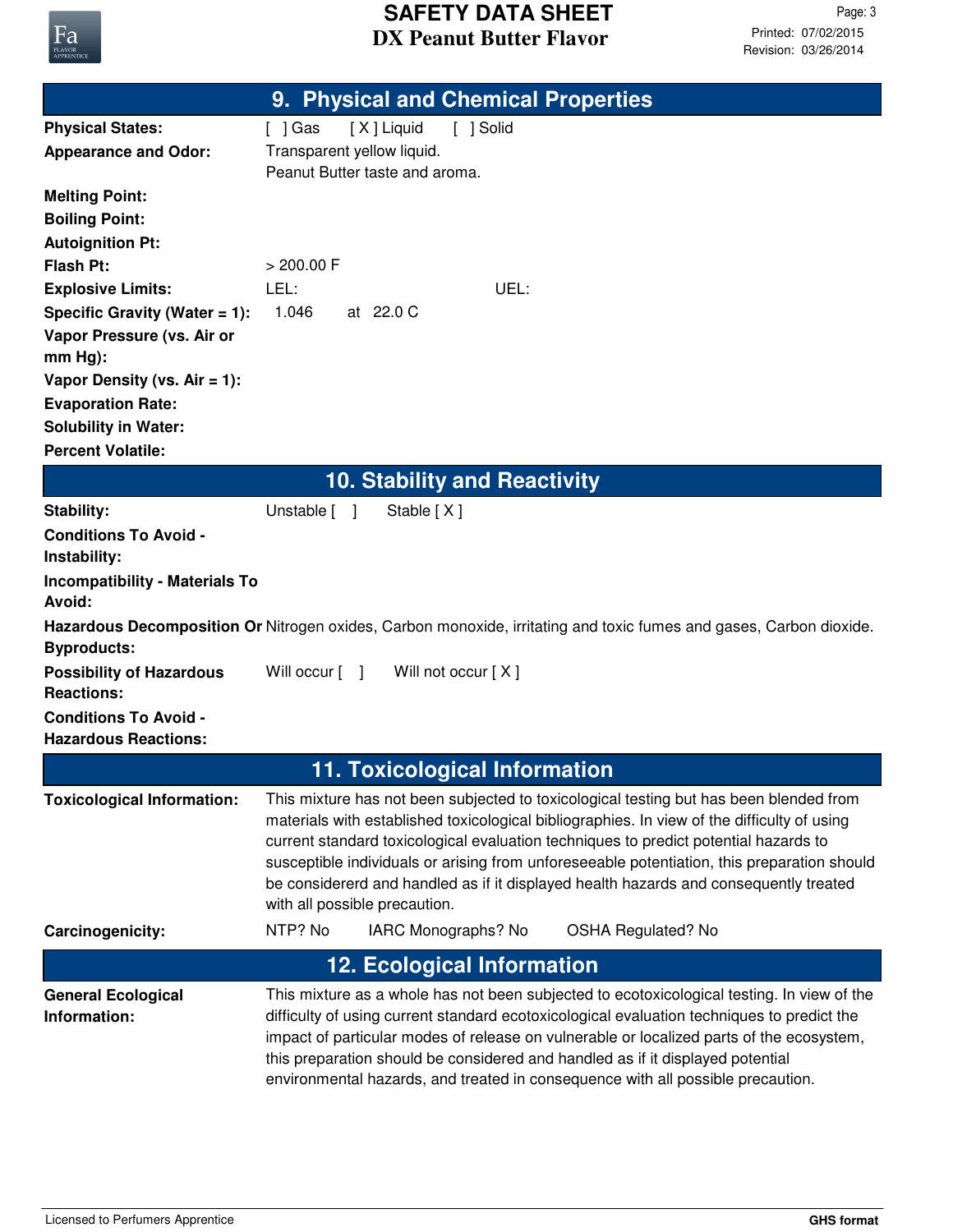

|                                                             |                                                                                                                                                                                                                                                                                                                                                                                                                                                                                                                                                                 |                                                    |                                                                                                                                                                                                                                                       | <b>13. Disposal Considerations</b>    |                                    |              |  |
|-------------------------------------------------------------|-----------------------------------------------------------------------------------------------------------------------------------------------------------------------------------------------------------------------------------------------------------------------------------------------------------------------------------------------------------------------------------------------------------------------------------------------------------------------------------------------------------------------------------------------------------------|----------------------------------------------------|-------------------------------------------------------------------------------------------------------------------------------------------------------------------------------------------------------------------------------------------------------|---------------------------------------|------------------------------------|--------------|--|
|                                                             | <b>Waste Disposal Method:</b><br>This material, as supplied, is not a hazardous waste according to Federal regulations (40<br>CFR 261). This material could become a hazardous waste if it is mixed with or otherwise<br>comes in contact with a hazardous waste, if chemical additions are made to this material,<br>or if the material is processed or otherwise altered. Consult 40 CFR 261 to determine<br>whether the altered material is a hazardous waste. Consult the appropriate state,<br>regional, or local regulations for additional requirements. |                                                    |                                                                                                                                                                                                                                                       |                                       |                                    |              |  |
|                                                             |                                                                                                                                                                                                                                                                                                                                                                                                                                                                                                                                                                 |                                                    |                                                                                                                                                                                                                                                       | <b>14. Transport Information</b>      |                                    |              |  |
| <b>GHS Classification:</b><br>No GHS classifications apply. |                                                                                                                                                                                                                                                                                                                                                                                                                                                                                                                                                                 |                                                    |                                                                                                                                                                                                                                                       |                                       |                                    |              |  |
|                                                             | <b>LAND TRANSPORT (US DOT):</b>                                                                                                                                                                                                                                                                                                                                                                                                                                                                                                                                 |                                                    |                                                                                                                                                                                                                                                       |                                       |                                    |              |  |
| <b>UN/NA Number:</b>                                        | DOT Proper Shipping Name: Not Regulated.<br><b>DOT Hazard Class:</b><br><b>LAND TRANSPORT (Canadian TDG):</b>                                                                                                                                                                                                                                                                                                                                                                                                                                                   |                                                    |                                                                                                                                                                                                                                                       |                                       |                                    |              |  |
| <b>TDG Shipping Name:</b><br>Not Regulated.                 |                                                                                                                                                                                                                                                                                                                                                                                                                                                                                                                                                                 |                                                    |                                                                                                                                                                                                                                                       |                                       |                                    |              |  |
|                                                             | <b>LAND TRANSPORT (European ADR/RID):</b><br><b>ADR/RID Shipping Name:</b><br><b>MARINE TRANSPORT (IMDG/IMO):</b><br><b>IMDG/IMO Shipping Name:</b><br>AIR TRANSPORT (ICAO/IATA):<br><b>ICAO/IATA Shipping Name:</b>                                                                                                                                                                                                                                                                                                                                            | Not Regulated.<br>Not Regulated.<br>Not Regulated. |                                                                                                                                                                                                                                                       |                                       |                                    |              |  |
|                                                             |                                                                                                                                                                                                                                                                                                                                                                                                                                                                                                                                                                 |                                                    |                                                                                                                                                                                                                                                       | <b>15. Regulatory Information</b>     |                                    |              |  |
|                                                             | EPA SARA (Superfund Amendments and Reauthorization Act of 1986) Lists                                                                                                                                                                                                                                                                                                                                                                                                                                                                                           |                                                    |                                                                                                                                                                                                                                                       |                                       |                                    |              |  |
| CAS#                                                        |                                                                                                                                                                                                                                                                                                                                                                                                                                                                                                                                                                 | <b>Hazardous Components (Chemical Name)</b>        |                                                                                                                                                                                                                                                       | S. 302 (EHS)                          | S. 304 RQ                          | S. 313 (TRI) |  |
| 57-55-6                                                     | Propylene glycol                                                                                                                                                                                                                                                                                                                                                                                                                                                                                                                                                |                                                    |                                                                                                                                                                                                                                                       | No<br>No                              | No                                 | No           |  |
| <b>NA</b>                                                   | <b>SUBSTANCES</b>                                                                                                                                                                                                                                                                                                                                                                                                                                                                                                                                               | MIXTURE OF VOLATILE AROMATIC                       |                                                                                                                                                                                                                                                       |                                       | No                                 | No           |  |
| <b>NA</b>                                                   | Water                                                                                                                                                                                                                                                                                                                                                                                                                                                                                                                                                           |                                                    |                                                                                                                                                                                                                                                       | No                                    | No                                 | No           |  |
| for SARA Title III Sections<br>311/312 as indicated:        |                                                                                                                                                                                                                                                                                                                                                                                                                                                                                                                                                                 | [ ] Yes [X] No Fire Hazard                         | <b>This material meets the EPA</b> [ ] Yes [X] No Acute (immediate) Health Hazard<br>"Hazard Categories' defined [ ] Yes [X] No Chronic (delayed) Health Hazard<br>[ ] Yes [X] No Sudden Release of Pressure Hazard<br>[ ] Yes [X] No Reactive Hazard |                                       |                                    |              |  |
| CAS#                                                        |                                                                                                                                                                                                                                                                                                                                                                                                                                                                                                                                                                 | <b>Hazardous Components (Chemical Name)</b>        |                                                                                                                                                                                                                                                       |                                       | <b>Other US EPA or State Lists</b> |              |  |
| $57 - 55 - 6$<br><b>NA</b>                                  | Propylene glycol<br>MIXTURE OF VOLATILE AROMATIC<br><b>SUBSTANCES</b>                                                                                                                                                                                                                                                                                                                                                                                                                                                                                           |                                                    |                                                                                                                                                                                                                                                       |                                       |                                    |              |  |
| <b>NA</b>                                                   | Water                                                                                                                                                                                                                                                                                                                                                                                                                                                                                                                                                           |                                                    |                                                                                                                                                                                                                                                       |                                       |                                    |              |  |
| CAS#<br>57-55-6                                             | <b>Hazardous Components (Chemical Name)</b>                                                                                                                                                                                                                                                                                                                                                                                                                                                                                                                     |                                                    |                                                                                                                                                                                                                                                       | <b>International Regulatory Lists</b> |                                    |              |  |
| <b>NA</b>                                                   | Propylene glycol<br>REACH: (R), (P)<br>MIXTURE OF VOLATILE AROMATIC<br><b>SUBSTANCES</b>                                                                                                                                                                                                                                                                                                                                                                                                                                                                        |                                                    |                                                                                                                                                                                                                                                       |                                       |                                    |              |  |
| <b>NA</b>                                                   | Water                                                                                                                                                                                                                                                                                                                                                                                                                                                                                                                                                           |                                                    |                                                                                                                                                                                                                                                       |                                       |                                    |              |  |